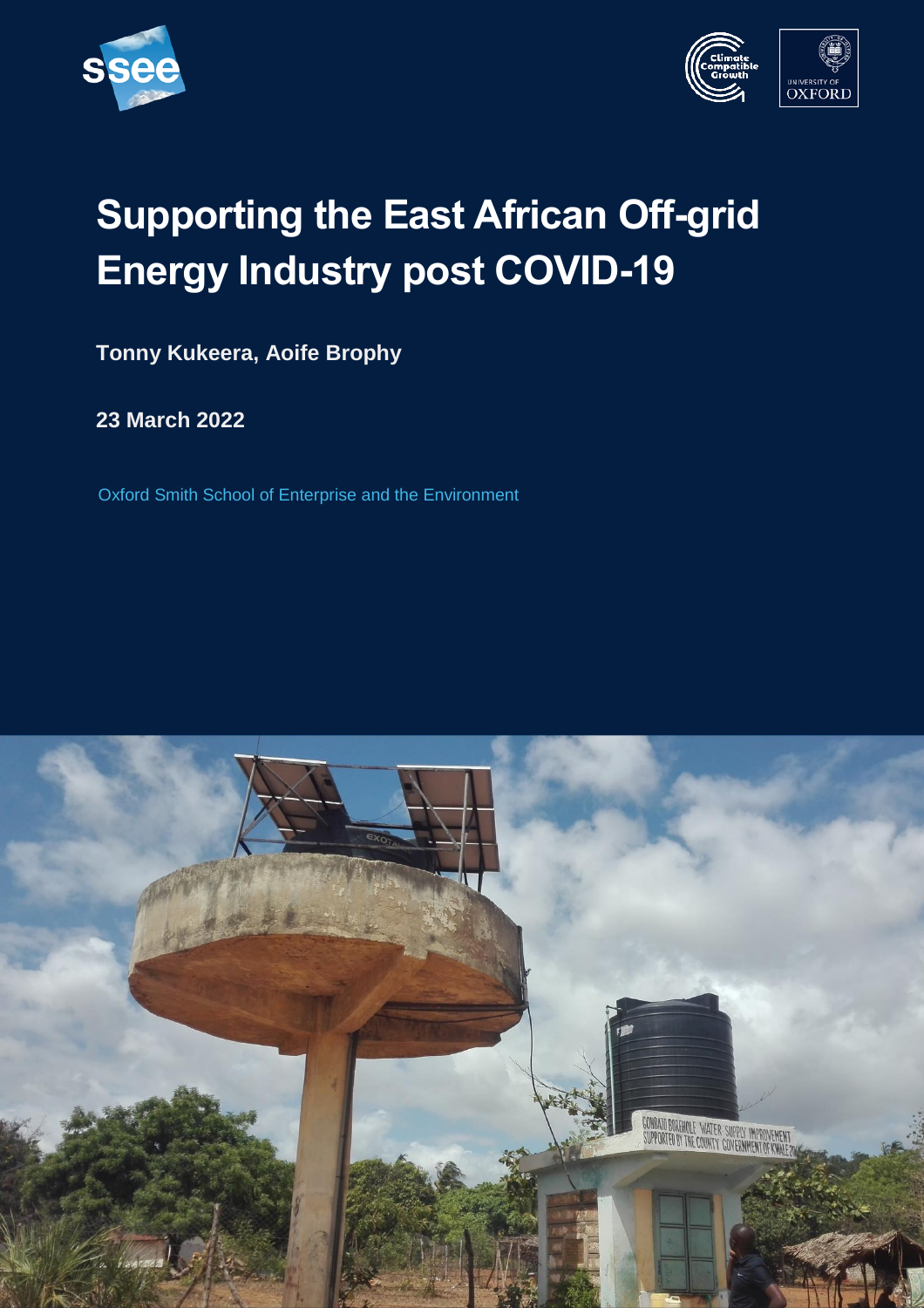



# **Supporting the East African Off-grid Energy Industry post COVID-19**

# **Tonny Kukeeraᵃ, Aoife Brophyᵇ**

aSmith School of Enterprise and the Environment **bSmith School of Enterprise and the Environment, Saïd Business School** 

#### *Summary*

Access to affordable and reliable clean electricity services is critical in making communities less vulnerable to future climate and public health crises. The off-grid energy industry in East Africa has contributed to substantial progress and innovation in electrifying households and businesses. The impacts of the ongoing COVID-19 pandemic threaten to deter this progress in East Africa and elsewhere. However, recovery during and after the pandemic also offers opportunities to position the off-grid energy industry in ways that can accelerate the role of the sector in addressing multiple development goals. We suggest the following sector-specific and society-wide areas for policy support to ensure that the momentum for off-grid can be harnessed now and in the future.

- Sector-specific
	- o Develop local off-grid supply chains and expertise
	- o Encourage continued support from donors for the off-grid sector
- Society-wide
	- o Integrate off-grid with society-wide goals
	- o Connect off-grid with digital infrastructure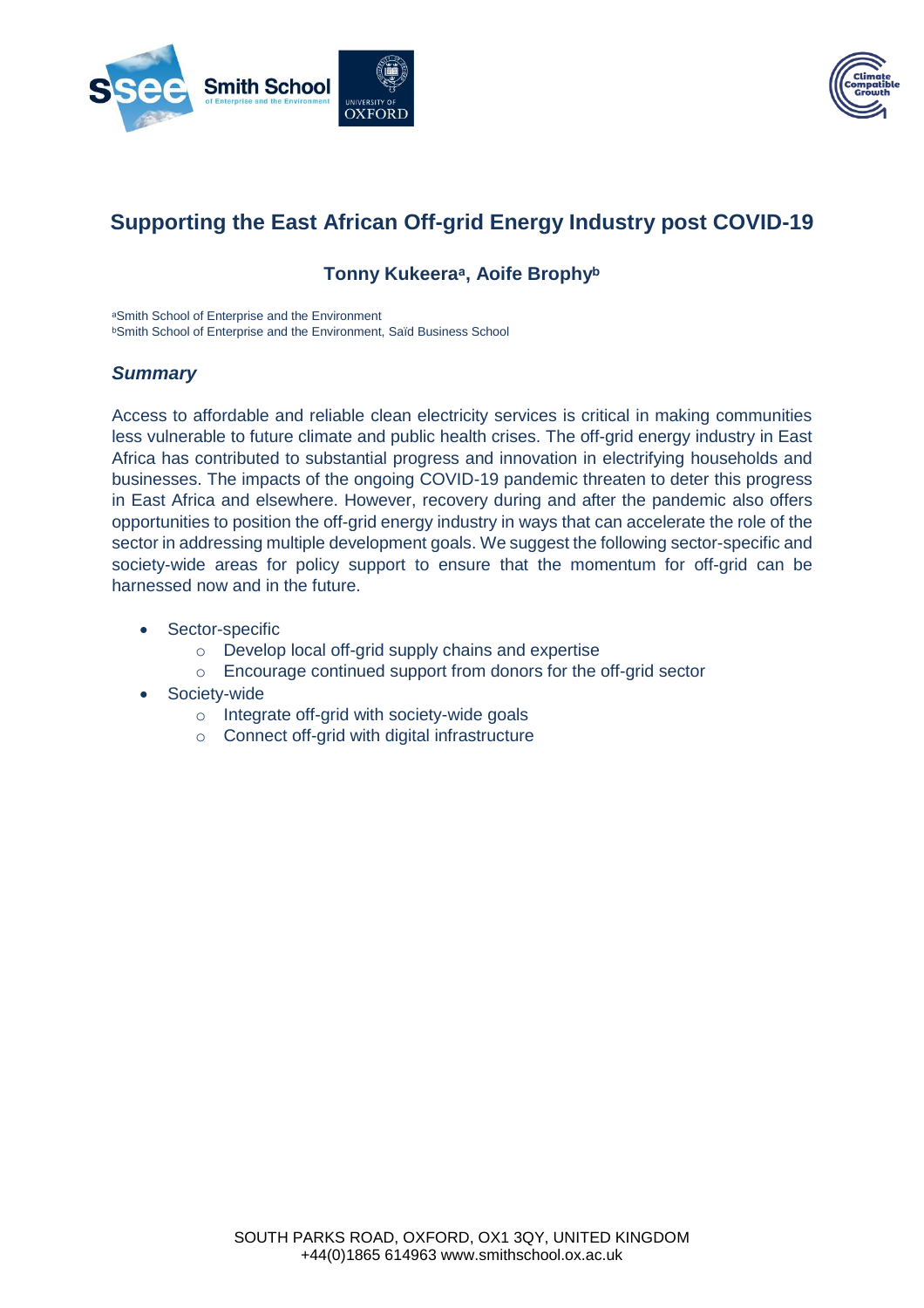



# **I. Introduction**

Access to reliable electricity is essential in supporting multiple sustainable development goals. The nature of electricity access as an enabler for improving lives cannot be over-emphasised especially in times of crises such as the current COVID-19 pandemic. In sub-Saharan Africa, nearly 60% of health centres are unelectrified<sup>1</sup>. Of those that are electrified, most do not have reliable electricity access which presents problems for the safe storage of vaccines and for the use of medical equipment such as ventilators.

In East Africa (Kenya, Uganda, Rwanda and Tanzania), the nascent off-grid energy industry was touted as key to achieving the region's universal electrification targets just before the pandemic. Due to their modular and decentralised nature, and for the most part affordability in comparison to the grid, off-grid solutions provide equitable, affordable and reliable energy access. Indeed, the Global Off-Grid Lighting Association (GOGLA) reports that in the last decade, off-grid energy companies electrified over 470 million people globally<sup>2</sup>, with some 60 million from Africa alone<sup>3</sup>. Decentralised off-grid energy systems like mini-grids have been vital in supporting health care and agricultural sectors, potentially promising to achieve universal electrification, contributing to sustainable development, and paving the way for a clean energy transition in the Global South.

The IEA now reports that 30 million people in SSA are on the verge of falling back into energy poverty because of the pandemic<sup>4</sup>. Across the East African region, as the effects of lockdowns and travel restrictions bite, many off-grid solar companies are struggling to stay operational, putting at risk the hard-won gains in the sector. In addition to electrification, the off-grid renewable industry is key in creating green jobs thereby addressing the unemployment challenge in the region. Solar PV jobs employ over 3.9% <sup>5</sup> of the African workforce with the off-grid value chain reported to employ over 77,000 in East Africa alone in 2018 projected to grow to 350,000 by 2022 <sup>6</sup>.

COVID-19 threatens to undo and deter progress on multiple fronts. But the pandemic has also presented an opportunity for the connection between energy access and other SDGs (including healthcare, employment and poverty reduction) to be strengthened. In this policy brief, we use insights from interviews<sup>7</sup> with stakeholders in the off-grid sector in Uganda as well as articles and documents related to developments in Kenya, Rwanda and Tanzania, to suggest ways forward. Our analysis suggests that there are both sector-specific and society-

 $\overline{a}$ <sup>1</sup> <https://www.seforall.org/news/health-facility-electrification-in-sub-saharan-africa>

<sup>2</sup> <https://www.gogla.org/news/energy-access-sector-essential-to-building-back-better>

<sup>3</sup> [https://www.lightingglobal.org/wp-](https://www.lightingglobal.org/wp-content/uploads/2016/03/20160301_OffGridSolarTrendsReport.pdf)

[content/uploads/2016/03/20160301\\_OffGridSolarTrendsReport.pdf.](https://www.lightingglobal.org/wp-content/uploads/2016/03/20160301_OffGridSolarTrendsReport.pdf)

<sup>4</sup> [The Covid-19 crisis is reversing progress on energy access in Africa –](https://www.iea.org/articles/the-covid-19-crisis-is-reversing-progress-on-energy-access-in-africa) Analysis - IEA

<sup>&</sup>lt;sup>5</sup> IRENA (2019) Renewable Energy and Jobs: Annual Review 2019

<sup>6</sup> [Employment opportunities in an evolving market Off-grid solar: creating high-value employment in key markets](https://www.gogla.org/sites/default/files/resource_docs/job_creation_in_the_og_sector_-_policy_note_1.pdf)

<sup>7</sup> A total of 18 interviews were conducted between June 2020 and October 2021. Stakeholders included off-grid companies, donors, developmental partners and policy experts. The interviews focused on Uganda but the majority of the companies in the study have subsidiaries in other East African countries.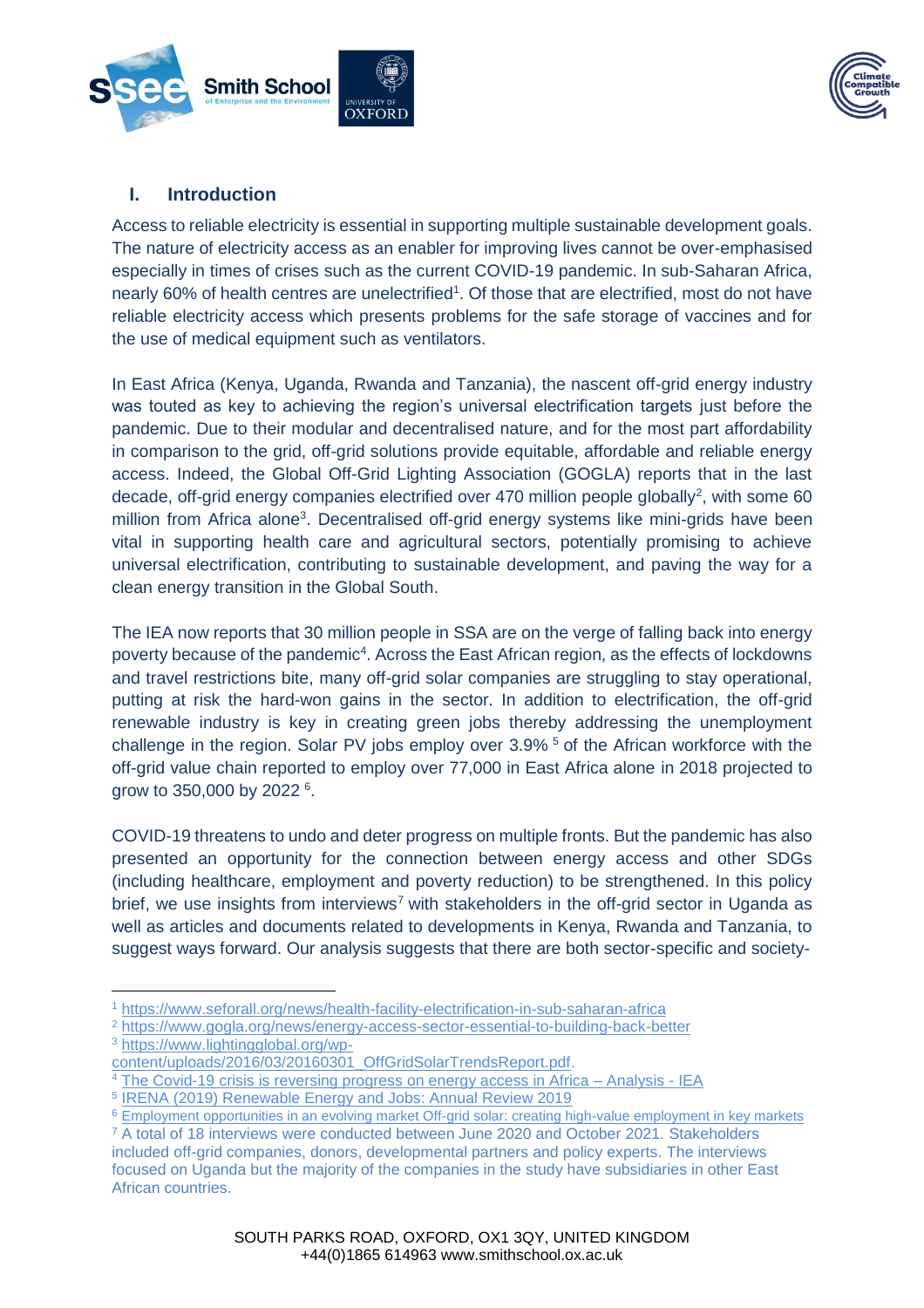



wide interventions required to support a thriving off-grid sector. Sector-specific interventions include developing local off-grid supply chains and expertise in addition to continued support from donors, while society-wide interventions call for connection of off-grid with digital infrastructure as well as integrating the industry with broader society developmental goals.

# **II. Off-grid and the pandemic in East Africa**

Like many countries across the world, all EA countries imposed lockdowns and travel restrictions to curb the spread of COVID-19. Some were stricter than others (see Table 1). In Uganda, for example, the government imposed one of the strictest COVID-19 lockdowns in the region. There were restrictions on movement. Everything from travel borders (from March 2020 to June 2020<sup>8</sup>), schools, places of worship and businesses (except those that were categorised as essential), was closed. Businesses in the off-grid sector were not initially considered as essential.

In early June, there was a phased re-opening and reinstatement of movement and public transport for all but the 41 border districts until October 2020. Until recently, a 9 pm curfew was still in existence, but a general lack of COVID-19 vaccines and very low vaccination rates (close to 1%), growth in infections, and the sprout-up of new, more lethal virus variants, saw the announcement of a second lockdown. The 6-week-lockdown was pronounced on  $6<sup>th</sup>$  June 2021<sup>9</sup> precisely 8 months since the previous one was lifted.

Uganda and Rwanda had the strictest lockdown measures in comparison to other countries in the region, followed by Kenya and Tanzania (Table 1).

| Restrictions in response to the COVID-19 pandemic                                                      | <b>Level of disruption</b> |               |               |
|--------------------------------------------------------------------------------------------------------|----------------------------|---------------|---------------|
|                                                                                                        | <b>Uganda</b>              | Kenya         | <b>Rwanda</b> |
| <b>Complete lockdown and business closures</b>                                                         | <b>High</b>                |               | <b>High</b>   |
| Public transport ban and country border closure                                                        | <b>High</b>                |               | <b>High</b>   |
| Limited working hours and evening Curfew                                                               | <b>Medium</b>              | Low           | <b>Medium</b> |
| <b>Public gatherings ban</b>                                                                           | Low                        | Low           | Low           |
| Interstate travel ban and country border closure                                                       |                            | <b>Medium</b> |               |
| Topzania novar instituted a logkdown as the former president reportedly denied the existence of such a |                            |               |               |

#### *Table 1: COVID related Responses and restrictions across East African countries*

*Tanzania never instituted a lockdown as the former president reportedly denied the existence of such a thing as a COVID-19 pandemic*

These lockdowns and restrictions have had serious impacts on the population, businesses and the economy at large. Our interviews with stakeholders in the off-grid industry in Uganda show that the impacts on the industry were both direct and indirect (See Table 2). The direct impacts relate to the immediate government responses, and indirect impacts are the unintended outcomes to businesses trying to operate under the set restrictions.

<sup>&</sup>lt;sup>8</sup> [President Musevenis 8th Address on COVID 19 and Lockdown Relaxation | Uganda Media Centre](https://www.mediacentre.go.ug/media/president-musevenis-8th-address-covid-19-and-lockdown-relaxation)

<sup>9</sup> https://www.reuters.com/world/africa/uganda-re-imposes-lockdown-beat-back-covid-19-case-surge-2021-06-06/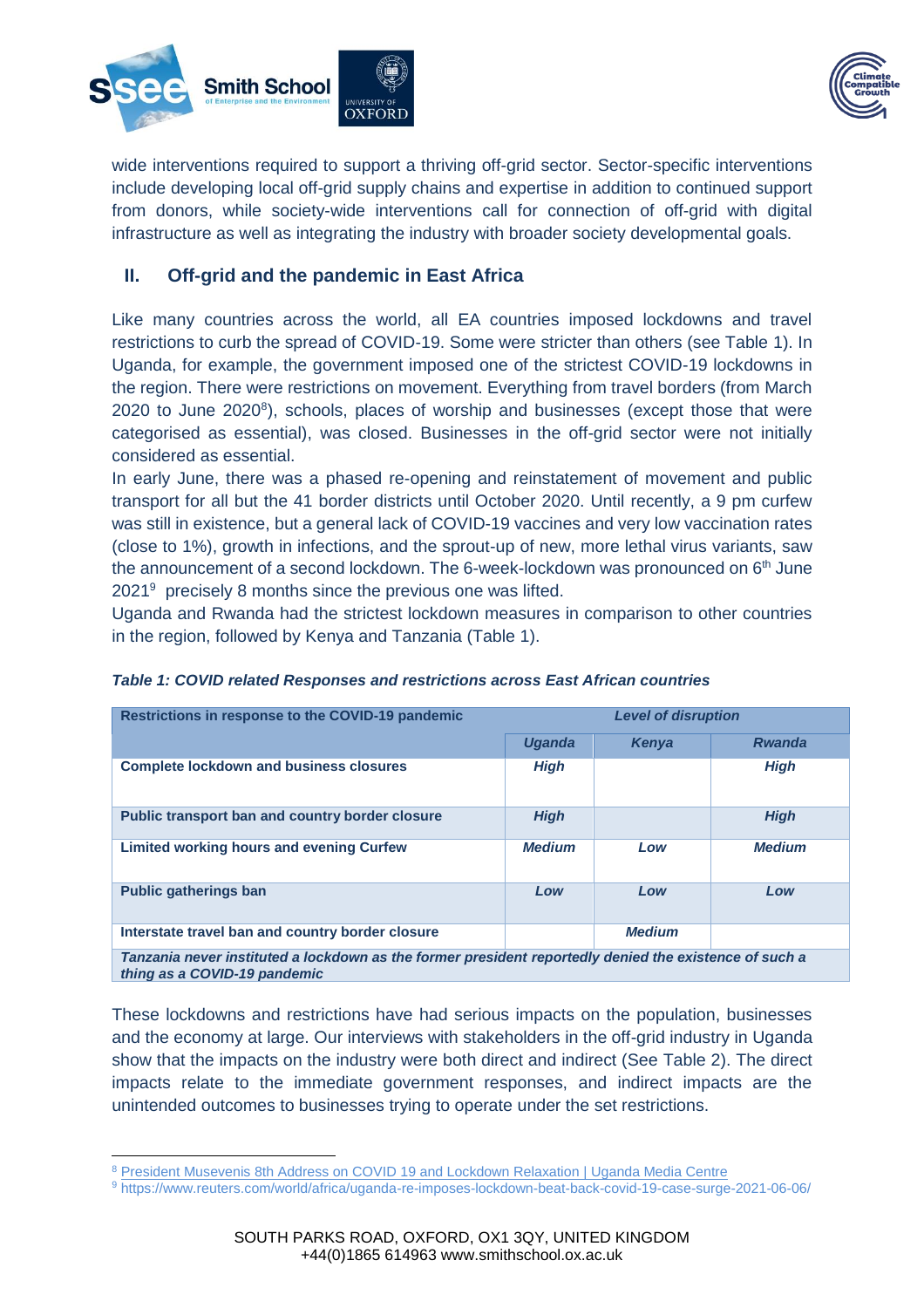



| <b>Impact</b>           | <b>Type</b>                                     | <b>Exemplary quotes</b>                                                                                                                                                                                                                                             |  |
|-------------------------|-------------------------------------------------|---------------------------------------------------------------------------------------------------------------------------------------------------------------------------------------------------------------------------------------------------------------------|--|
| <b>Direct impacts</b>   | <b>Business closures</b>                        | "For about six weeks, the entire business had to<br>close we weren't at that point categorized as<br>essential service. And all installations and all<br>technical support, unfortunately, stopped."                                                                |  |
|                         | Limited company operations                      | "We had to scale down. So, where you'd deploy<br>8-10 to run a mini grid, the pandemic restrictions<br>did not allow more than 3-4 people to be at<br>workplaces at the same time."                                                                                 |  |
|                         | Delays in Procurements and<br>product delivery  | "At the Uganda border already there's a 7-<br>kilometre build-up of trucks coming into the<br>country and they're estimating this takes around 7<br>days to clear"                                                                                                  |  |
| <b>Indirect Impacts</b> | Rise in operations costs amidst<br>funding cuts | "The cost of storage, the cost of keeping those<br>batteries fresh, have all gone up. And on the<br>other side, the income has not kept up."<br>"When the pandemic hit, a lot of donors, []<br>rescinded their offers [] switching all of their<br>focus to COVID." |  |
|                         | No staff trainings                              | "Unfortunately, we couldn't do training for many<br>countries during the pandemic, so many of the<br>staff couldn't come to the shop"                                                                                                                               |  |
|                         | Rise in customer default rates                  | "It was quite a large percentage of people who<br>are not able to pay during that period"<br>"We made zero sales in the month of April, first<br>time we've ever made zero sales since [] we<br>started."                                                           |  |
|                         | Stigma of company operators in<br>communities   | "Communities never accepted people from<br>Kampala to visit because they felt like the cases<br>were all in the city"                                                                                                                                               |  |

#### *Table 2: Impacts of the pandemic on the Ugandan off-grid industry (Based on Interview data)*

The industry's survival and operations relied on how swift off-grid companies responded and the kind of measures employed. A quick look at 2020 reveals a drop in off-grid market development which saw some 10-15 million individuals and 300,000 – 450,000 ventures missing out on clean energy access<sup>10</sup>.

 $\overline{a}$ <sup>10</sup> [https://www.gogla.org/sites/default/files/resource\\_docs/global\\_off](https://www.gogla.org/sites/default/files/resource_docs/global_off-grid_solar_market_report_h2_2020.pdf)[grid\\_solar\\_market\\_report\\_h2\\_2020.pdf](https://www.gogla.org/sites/default/files/resource_docs/global_off-grid_solar_market_report_h2_2020.pdf)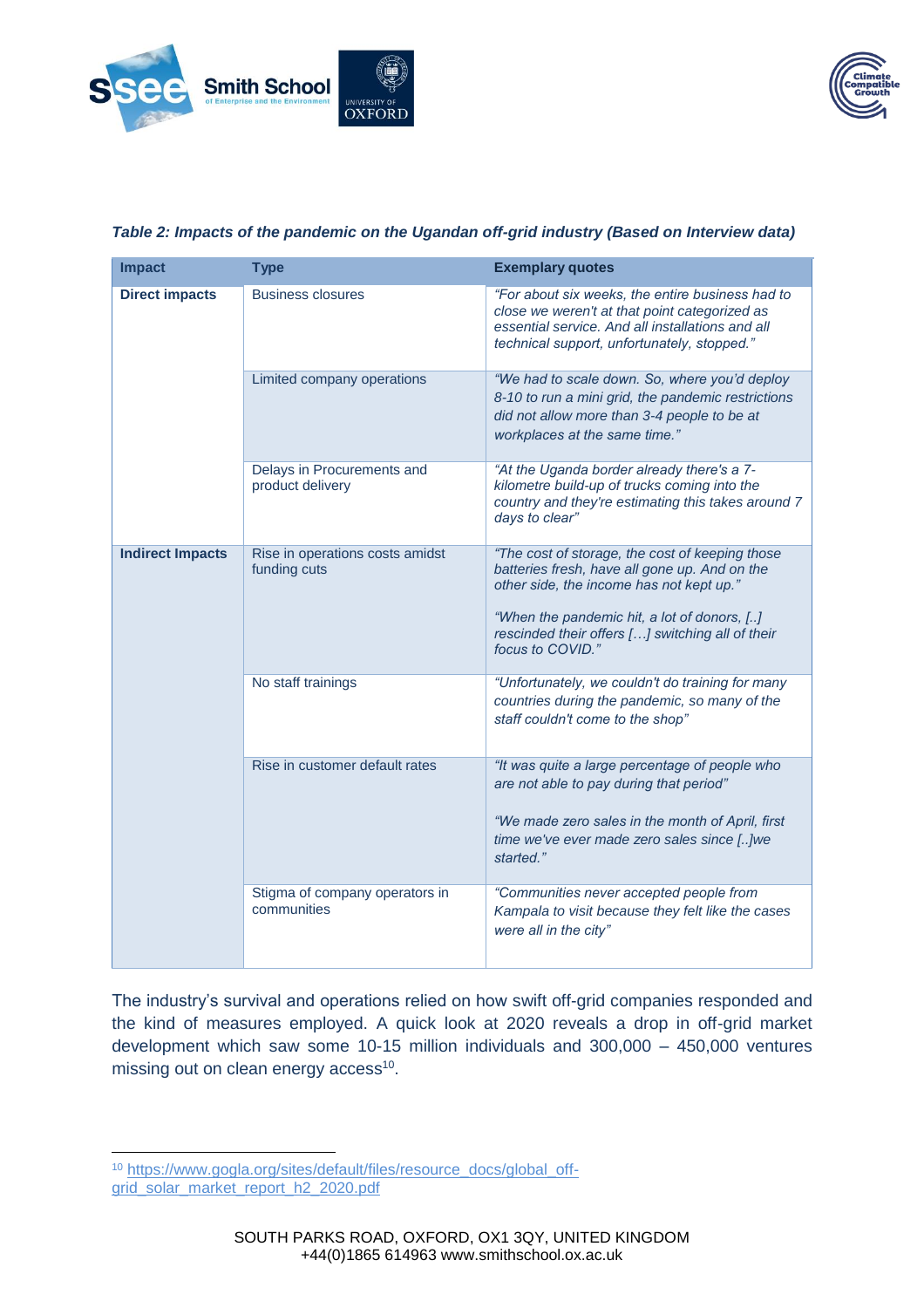



# **III. Policy Recommendations**

Off-grid energy companies have adapted fast to the direct impacts of the COVID-19 crisis. Some of these impacts offer opportunities to position the off-grid energy sector in ways that can accelerate the role of the sector in addressing society-wide problems such as reducing poverty, inequality and unemployment. However, for this to happen, policy support will be crucial. We propose sector-specific and society-wide interventions for policymakers and donors to support a thriving off-grid sector capable of addressing multiple SDGs.

# **A. Sector-specific**

#### **1. Develop local off-grid supply chains and expertise by:**

**Shortening supply chains and strengthening regional and local manufacturing.** The measures imposed to curb the spread of COVID-19 disrupted global trade, and organisations in the off-grid industry could not access energy products in time. From the interviews, many organisations importing solar products from Europe and China before the pandemic highlighted challenges ranging from high costs to long delays amidst pressure from clients. While some companies closed for a period, others sought new suppliers and manufacturers within the East African region. Most of the companies started new partnership deals with manufacturers in Kenya and Tanzania, with one interviewee reporting, "*What we have done now is, […] we are working with another Tanzanian company, a manufacturer as well in Tanzania […]. It does more of motorcycle batteries. Very similar to what the Chinese were giving us. We thought those motorcycle batteries may address the solar [battery] need that we have".* This evidence indicates the need for regional governments to create an environment that allows local manufacturing and cross-border trade to thrive. It also presents an opportunity to develop local systems that can address circularity i.e., waste/resource use. The African Union recently launched the African Continental Free Trade Area (AfCFTA), enabling seamless trade among African countries. Initiatives such as AfCFTA will be more beneficial if individual countries create policies that promote and attract investments into local manufacturing. Regional governments could draw lessons from India, for example, where the production linked incentives (PLI) scheme boosted the country's electronics manufacturing production which saw the growth in value of mobile handset manufacturing from \$3 to \$30 billion in 5 years <sup>11</sup>. Such support is urgent for EA to rebuild economies that are more resilient to future risks and crises.

**Developing and training human resources that will engage in the clean energy transition.** Access to people with the requisite skill set is one of the most important aspects of the off-grid sector. Much investment is required to set up solar installers and technicians' programs to prepare them for the solar space job market. This will reduce company operational costs and ensure a thriving job market for the population. Initiatives such as these can also promote awareness of clean energy, a challenge that has plagued the off-grid industry for quite some time. Strategies that facilitate partnerships between the energy sector

<sup>11</sup> <https://www.meity.gov.in/esdm/emc2.0>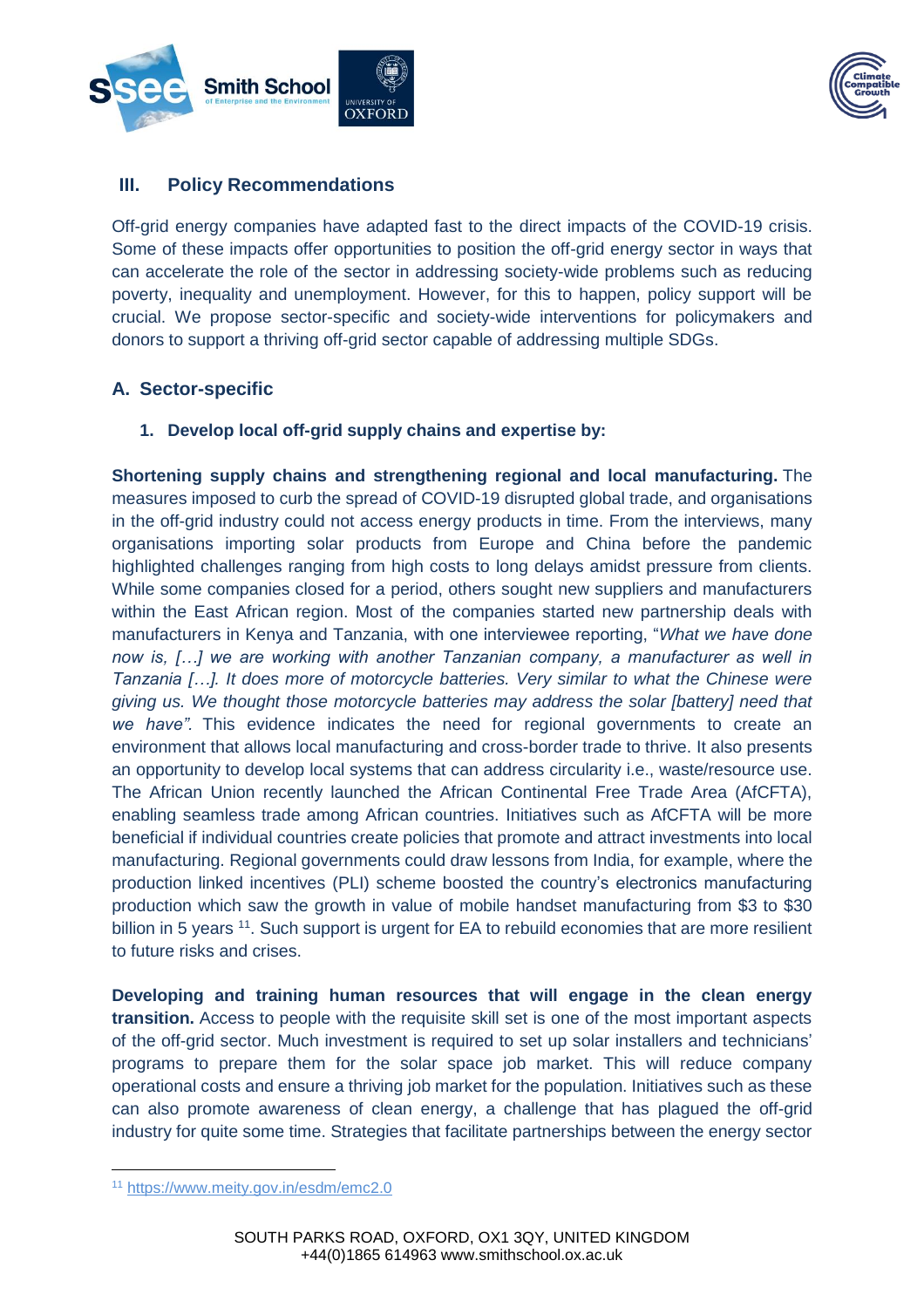



and EA countries' education institutions will be key as we advance. As the COVD-19 crisis has shown, most people could not access power because of a lack of access to repair services. Hence, creating an ecosystem for quality and repair can go a long way in ensuring that people and local businesses access reliable electricity, which is vital for the recovery process.

#### **2. Encourage continued support from donors for the off-grid sector by:**

**Increasing understanding of recent reductions in support from donors and development partners.** In the last five years, there has been an overall decline in investment commitments towards the East African off-grid sector. Whereas this brief does not explain what the cause of this decline is, this trend has been exacerbated by COVID-19 crisis (see Figure 1). This is especially due to the shifts by the region's governments, donors and development partners financing priorities to the pandemic emergency measures. Some offgrid organisations reported having had their operational plans stalled due to funding withdrawals by the donors. Moreover, the government of Uganda suspended the subsidy program for public electricity access in the country<sup>12</sup>. Through concerted efforts with regional governments, multilaterals and other development partners can do more by focusing on setting up schemes to reduce investment risks and attract more foreign direct investment (FDI) in the off-grid sector.



*Fig 1: Investment commitments in the off-grid sector for the last 5 years: East Africa vs World<sup>13</sup> .* 

<sup>&</sup>lt;sup>12</sup> [The Covid-19 crisis is reversing progress on energy access in Africa](https://www.iea.org/articles/the-covid-19-crisis-is-reversing-progress-on-energy-access-in-africa) – Analysis - IEA

*<sup>13</sup> UOMA (2021) The COVID-19 impact on access to finance for local off-grid solar businesses in Uganda.*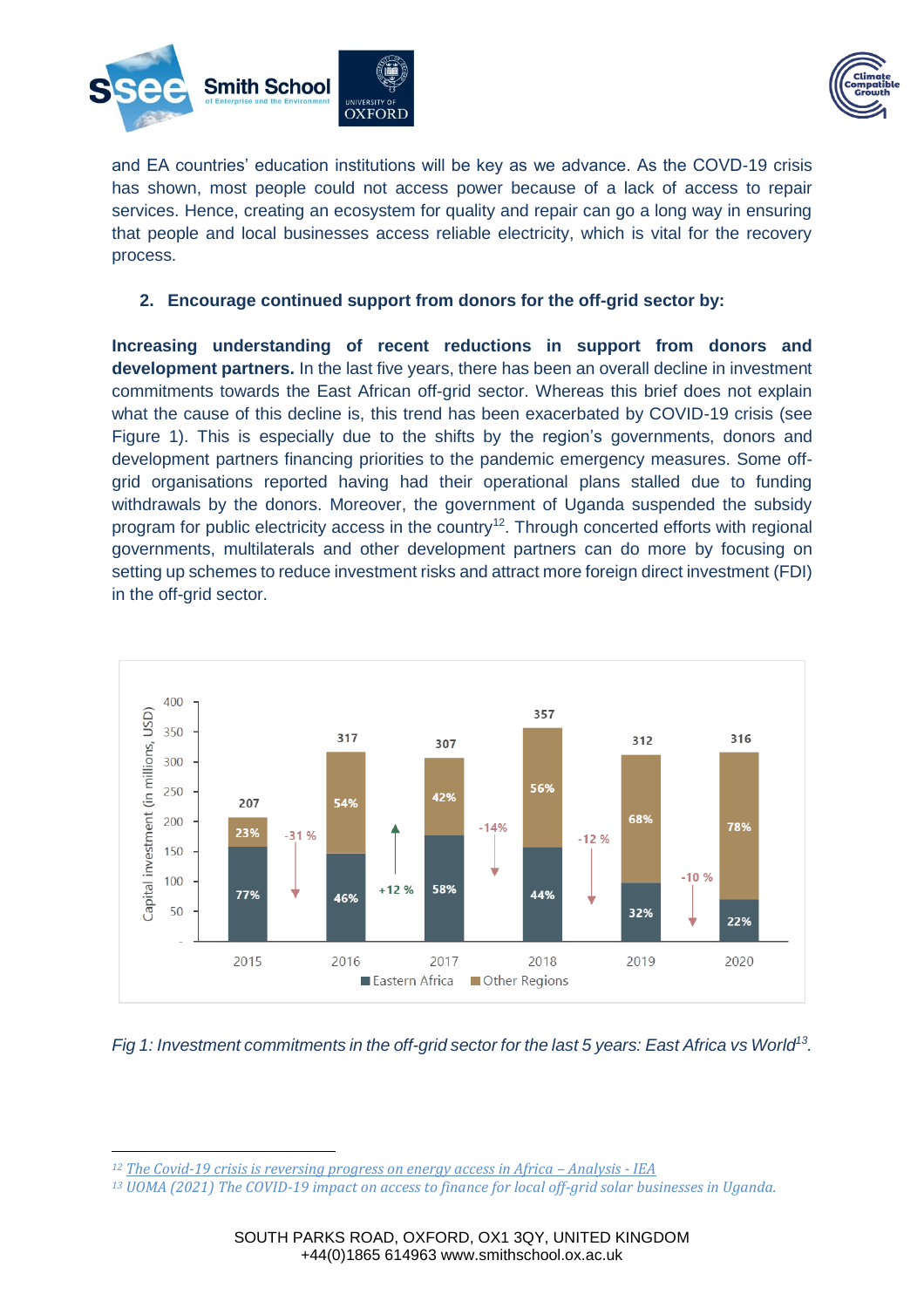



**Ensuring that funding reallocations are replaced with connected funding initiatives.** The funding reallocations during the pandemic mainly aimed to empower the health sector, deploy safety measures in public institutions (i.e., availability of water and sanitation services), and

provide food to communities. While these sectors required extra assistance during the pandemic, it is the wrong moment to slow down the progress made in the clean energy transition and implicitly the fight against poverty and inequalities. The off-grid renewable sector plays and continues to play a tremendous role in enabling services such as access to affordable and electrified health care and water pumping services in the majority of the African countries. For a speedy recovery, it is prudent that more rejuvenated support from donors and development partners is boosted to propel the off-grid sector to meet the SDG7 and connected goals by 2030.

# **B. Society-wide**

#### **1. Integrate off-grid with society-wide goals by:**

**Leveraging and encouraging a focus on affordability.** Yet again, the issue of affordability came to the forefront as the devastating health, and socio-economic effects of the pandemic ravaged Ugandan communities. It is estimated that the affordability gap in connection to standalone solar in Uganda is USD 330 million<sup>14</sup>. Undeniably, most off-grid companies in the East African market recorded declining sales and increments in default rates<sup>15</sup>. To counter this challenge, off-grid businesses employed various measures to ensure customers remain connected; from providing bonus days to pay-as-you-go(PAYG) clients who met payment obligations, reducing reconnection fees, waiving call charges, to increasing call centre operation times. Some companies focused on marketing entry-level products, while others introduced new low-cost solar products. Despite the measures employed, affordability is still a conundrum that needs government and development partners' involvement. The role of the off-grid sector is very prominent in the recovery process; hence, interventions that make the issue of affordability more visible in policy strategies across multiple sectors should be critical in policy discussions.

**Developing integrated systems that bridge gaps between off-grid and other sectors for example, education and health.** With schools and other learning institutions' closure, some off-grid companies lost potential clients, further piling the pressure on their already constrained financial budgets. Meanwhile, other companies gained from electrifying health centres, which was essential in powering ventilators and other medical appliances during the pandemic. Indeed, most of the interviewed companies indicated that they sought partnerships with other companies in the different sectors, specifically in finance and health.

With the move to work and study remotely, electricity availability and reliability became vital to enable uninterrupted operations. Moreover, the government of Uganda started an initiative where rural households receive solar-powered tablets to improve digital literacy, health

 $\overline{a}$ <sup>14</sup> [Taking the Pulse Uganda Country Study \(seforall.org\)](https://www.seforall.org/system/files/2019-12/Taking-Pulse-Uganda_0.pdf)

<sup>15</sup> [https://endev.info/wp-](https://endev.info/wp-content/uploads/2020/11/EnDev_Energy_Access_Industry_Barometer_FINAL.pdf)

[content/uploads/2020/11/EnDev\\_Energy\\_Access\\_Industry\\_Barometer\\_FINAL.pdf](https://endev.info/wp-content/uploads/2020/11/EnDev_Energy_Access_Industry_Barometer_FINAL.pdf)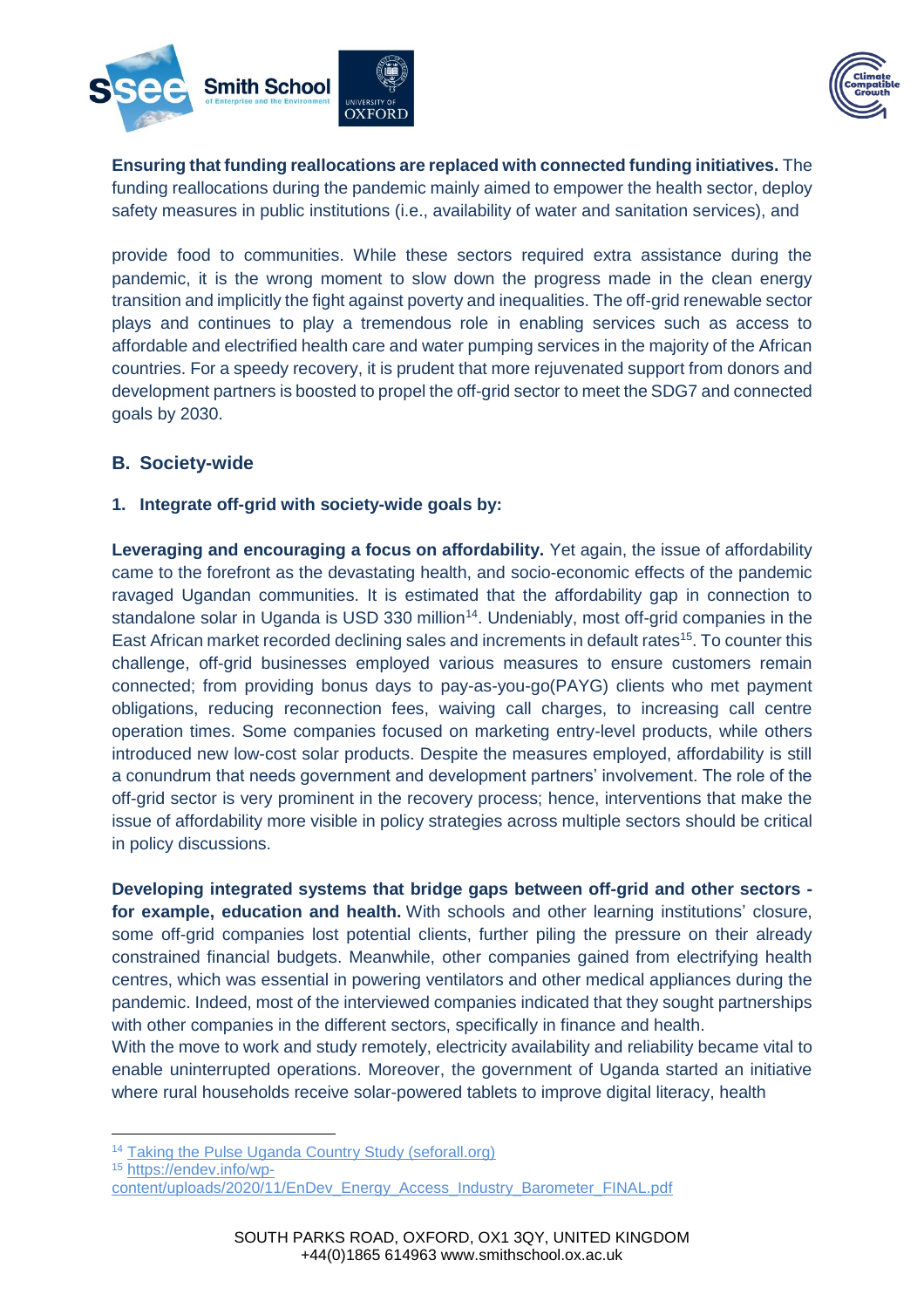



awareness and facilitate home-schooling for children who have spent nearly two years out of school due to the pandemic. Such evidence underscores the integrated nature of electricity and the need to establish policies that break the current siloed nature of policy strategies that constrain companies in the off-grid sector.

# **2. Connect off-grid with digital infrastructure by:**

**Accelerating the use of digital tools in the sector through promoting internet access.** Several operations in the off-grid sector require physical presence, from staff training to client engagement. Moreover, installers have to traverse the country regions to carry out solar installations and system routine maintenance; the lockdown ban brought all of these to a standstill. Companies resorted to using digital tools to conduct essential activities such as staff training and customer engagement. This shift in the way organisations work highlights the growing need for the internet and digital tools, and it is a sign for policymakers to change the way they think of these sorts of support structures. Governments will need to accelerate digital literacy and internet use in tandem with other economic policy instruments to speed up the recovery process. Policy instruments that impose tax levies on the internet constrain the ability of businesses, including those in the off-grid sector, to adapt. For example, on the 1<sup>st</sup> of July, the Ugandan government started taxing internet users by a 12% tax on data packages bringing the total to 30% after factoring in the pre-existing 18% VAT<sup>16</sup>. Well-intentioned as it may be, in the short and long term, such a policy stifles the ability of businesses to cope with the current economic challenges and threatens the ability of the off-grid sector to contribute to a speedy recovery.

#### **Reducing the costs of mobile money platforms for low-income and rural households.**

The deep penetration of mobile money platforms across East Africa has made the region the largest off-grid market in Africa<sup>17</sup>. As the economic impacts of the pandemic worsened, offgrid companies struggled to reduce their spending. Several measures were employed; from company restructuring to cutting down transaction costs to ease client payments (most of which, especially on PAYG, use cashless payments). East African governments intervened by passing interim support mechanisms for a limited period. The government of Kenya waived charges on cashless payments <sup>18</sup> , and Uganda discouraged charges on mobile money transfers across different mobile networks<sup>19</sup> for three months. Though the pandemic motivated these mechanisms, they are favourable for the off-grid sector since the industry serves lowincome and rural households who pay instalments as low as \$0.34. Such a move would help lower transaction costs hence boosting client readiness to pay and accelerate the use of cashless payments across the region, thereby promoting financial inclusion.

<sup>16</sup> Kafeero, S. (2021) 'Uganda replaces OTT social media tax with tax on internet bundles', *Quartz Africa*. Available at: https://qz.com/africa/2028653/uganda-replaces-ott-social-media-tax-with-tax-oninternet-bundles (Accessed: 16 December 2021).

<sup>17</sup> GOGLA (2019) *Global Off-Grid Solar Market Report Semi-Annual Sales and Impact Data July - December 2019*.

<sup>18</sup> <https://itweb.africa/content/Pero37ZxZNWqQb6m>

<sup>19</sup> [https://apj.hkspublications.org/covid-19-pandemic-digital-financial-inclusion-as-public-health-tool-in](https://apj.hkspublications.org/covid-19-pandemic-digital-financial-inclusion-as-public-health-tool-in-africa/)[africa/](https://apj.hkspublications.org/covid-19-pandemic-digital-financial-inclusion-as-public-health-tool-in-africa/)